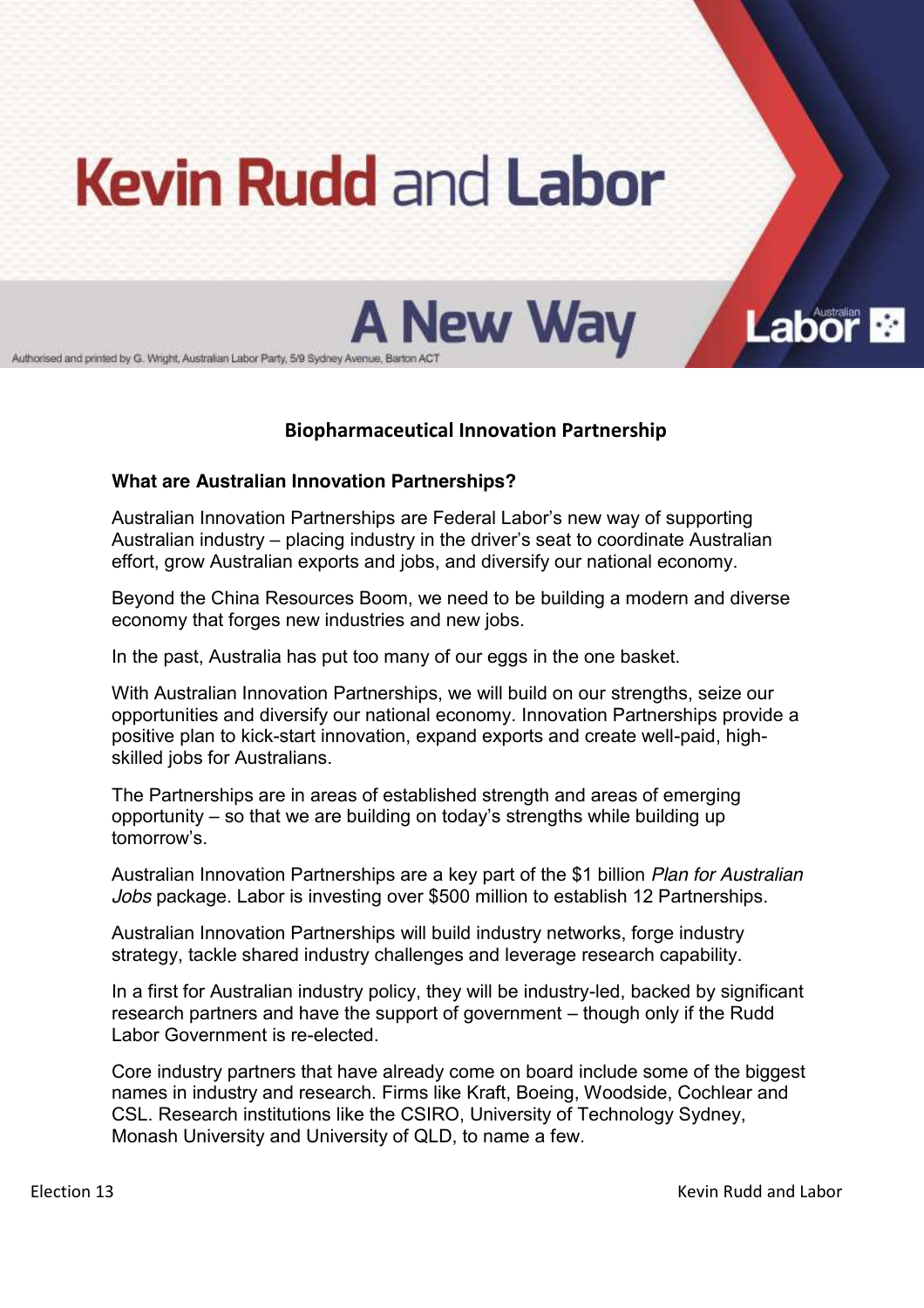Five Australian Innovation Partnerships have already been announced:

- **Manufacturing Excellence**, based in Melbourne, We're still a nation that makes things and we're backing our continued manufacturing excellence. Almost 200 organisations have already signed up, including firms like BAE systems, BlueScope Steel, Boeing and Futuris. Today, almost one million Australians work in manufacturing and this Partnership will help advance our national manufacturing capabilities for generations to come.
- **Food Innovation**, based in Melbourne. The food industry is a vital part of our economy, generating sales of over \$80 billion in 2009-10 and spending almost \$450 million in R&D. Major household names like Kraft, Pepsico and Kelloggs (to name a few) are already on board, helping Australia's food industry meet Asia's increasing food demand.
- **Medical Technologies**, based in Sydney. We have a history of incredible success in medical technologies, like Cochlear, and we're backing the next breakthroughs in Australian innovation. The global medical technology market is valued at more than US\$300 billion a year and is expected to approach US\$350 billion by 2016. The industry in Australia has all the prerequisites needed to expand to become a leading source of growth, exports and jobs.
- x **Oil & Gas**, based in Perth, to seize the next wave of investment in our resources sector. Over 250 organisations have expressed an interest and major industry players are already signed up, including Woodside, Shell, Santos, Origin Energy and GE Oil & Gas. This sector is currently spending \$200 billion in new Australian projects; an investment that generated more than 100,000 Australian jobs last year alone. This partnership will help unlock multi-billion dollar investments and generate thousands of new jobs.
- **Sports Technology**, based in Geelong. The new partnership could grow Australia's sports industry exports by at least 75 per cent from around \$A286 million to \$A500 million per annum. This growth alone would create up to 1,500 jobs for the sports technology sector in Australia. Leveraging partners like the AFL, Tennis Australia and the Australian Institute of Sport, this partnership will capitalise on our world class sporting reputation, create new jobs, and position regions like Geelong as leaders in the industries of the future.

More Innovation Partnerships, reflecting the breadth of Australia's existing strengths and emerging opportunities, will be announced in the coming weeks.

## **What is the Biopharmaceutical Innovation Partnership?**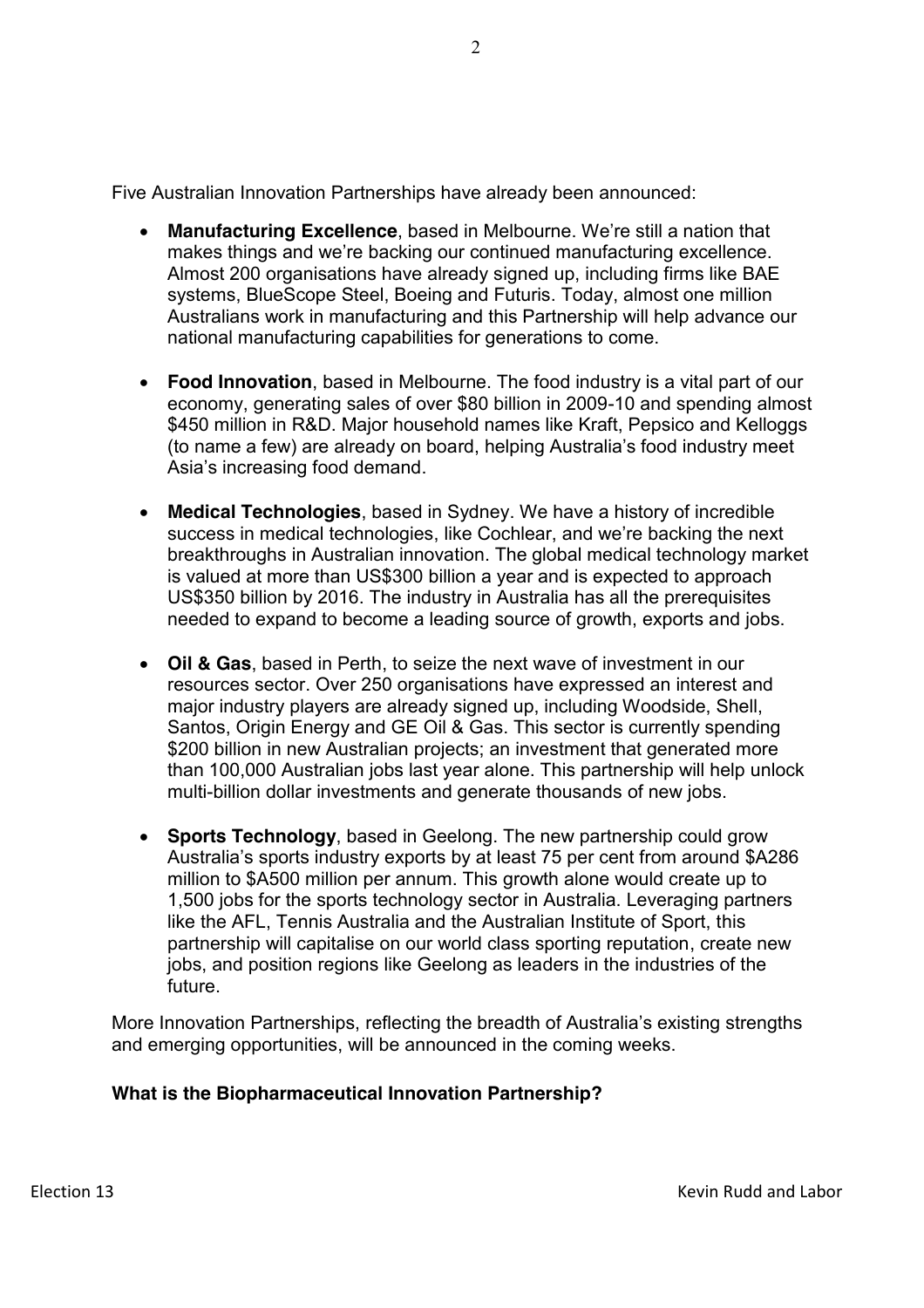The Biopharmaceutical Innovation Partnership is an industry-led network that will create new high technology jobs, boost exports and deliver research outcomes that will benefit the health of Australians and people around the world.

The Biopharmaceutical Innovation Partnership will receive government funding of up to \$6 million to 2016-17, which will be matched cash or in-kind by core partners, to boost productivity and the commercialisation of new biopharmaceutical technologies, creating economic benefits and jobs for Australians.

The Partnership will have access to a competitive, merit-based Industry Collaboration Fund to support large-scale collaborative projects and activities with large knowledge spill overs. The amount of funding available for individual projects will range from between \$100,000 to \$10 million per year.

The Partnership is an industry-led initiative backed by government. Already it includes 11 partners from industry, the peak industry bodies and the university sector: major names like multinational pharmaceutical companies GlaxoSmithKline and AstraZeneca, and Australia's CSL, working alongside one of our leading research universities, Monash University.

Membership is open to all companies and research organisations in the sector and more partners will come on board once the Partnership is formally established by the end of 2013.

The Partnership represents both small biotech companies striving to commercialise new discoveries and the biopharmaceutical manufacturing industry that is looking to increase production volumes, be more cost competitive and efficient and better capitalise on local innovation.

The Biopharmaceutical Innovation Partnership will have headquarters in Melbourne and centres in other states as more partners sign up.

## **Why the biopharmaceutical sector?**

The biopharmaceutical sector is important for diversifying the Australian economy beyond the China Resources Boom. This Partnership will support one of Australia's most important high-value, high-technology export industries.

## Key Facts

- The medicines industry is Australia's largest high-technology exporter over \$4 billion in 2011-12.<sup>1</sup>
- The medicines and pharmaceutical industry exports more by value than the Australian car and wine industries, increasing exports of medicines by more than 800% since 1990. 2
- Australia is among the world's leading exporters of medicines, ranking  $11<sup>th,3</sup>$

 $\overline{a}$ <sup>1</sup> *Medicines Australia FactsBook* (3rd ed) p 11-12.

<sup>2</sup> *Medicines Australia FactsBook* (3rd ed) p 13.

<sup>3</sup> *Medicines Australia FactsBook* (3rd ed) p 13.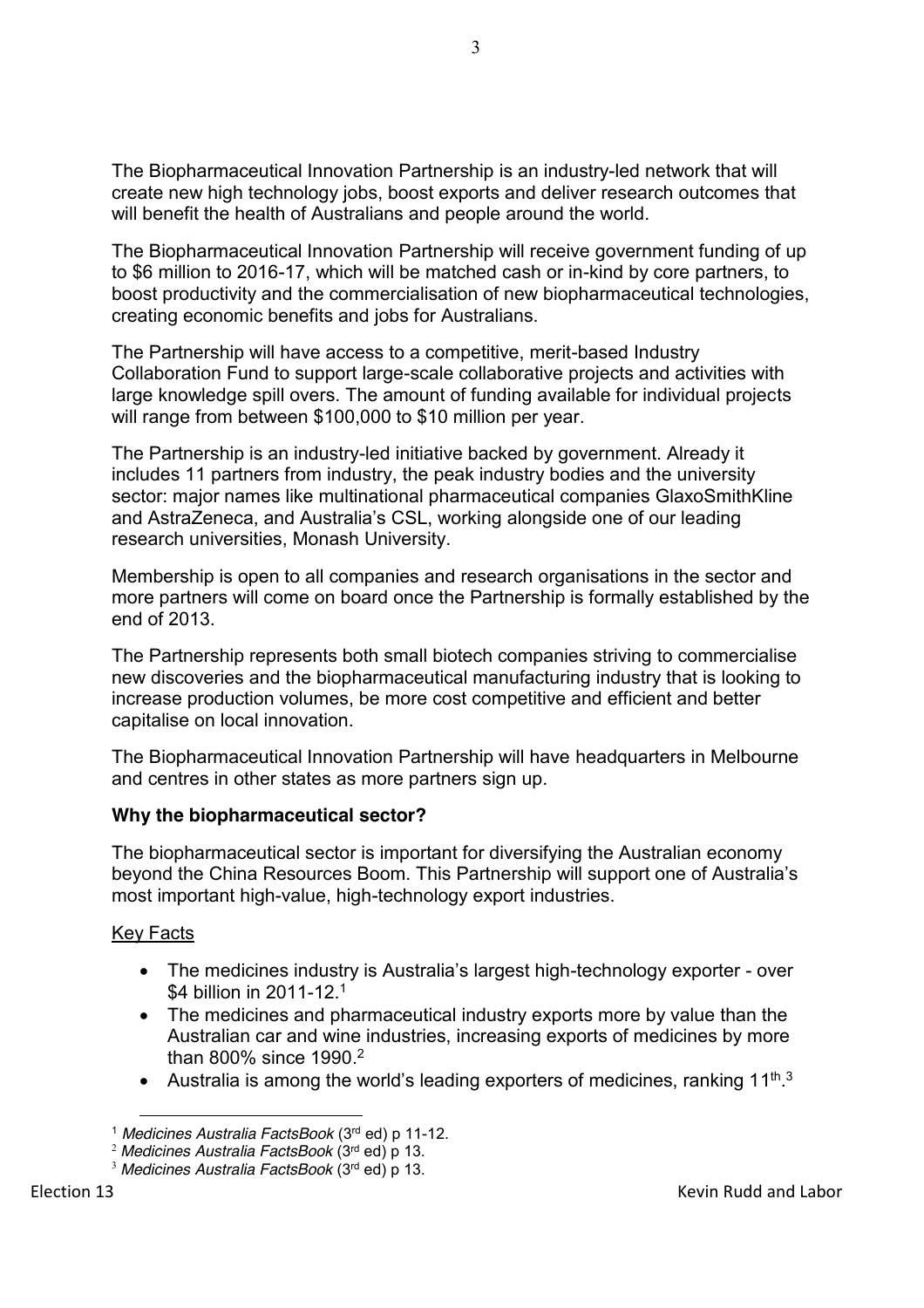• The medicines industry employs over 40,000 Australians, $4$  making it one of the largest employers of university graduates, especially from the sciences.<sup>5</sup>

The global medicines industry is currently worth over \$900 billion and is estimated to be worth over \$1.5 trillion by 2016.<sup>6</sup>

Australia has a world class biopharmaceutical sector but there are a number of areas where we can improve our global competitiveness. These include maintaining cost competitiveness and winning a larger share of global investment, as well as successfully commercialising Australian discoveries within Australia.

#### **What will the Biopharmaceutical Innovation Partnership do?**

The Biopharmaceutical Innovation Partnership will drive collaboration between industry players and researchers to enhance productivity and competitiveness, create jobs and build capabilities and skills for export growth.

Partners will collaborate in areas such as the research and development of new medicines and new production technologies. The Partnership will:

- Improve industry productivity, for example by generating efficiencies through industry-wide collaboration or harmonisation of supply chain requirements
- Promote, retain and speed up commercialisation and manufacture of Australian discoveries and IP within Australia
- Improve education and training working with university partners
- Boost engineering and advanced manufacturing capability, for example by working with university partners to develop engineering solutions and implement productivity gains on the factory floor.

#### **How do Australian Innovation Partnerships work?**

Australian Innovation Partnerships bring firms and researchers together to develop new products and processes, encourage new investment, take advantage of new technology and improve skills and capabilities.

They are being established in sectors and locations where there is great potential to leverage existing strengths and deepen the concentration of innovation and expertise.

Labor's Innovation Partnerships create new strategic networks, taking collaboration in Australia among business, researchers and government to a new level.

This collaboration will give Australian businesses the competitive edge in a tough global market. This collaboration will help Australian businesses to realise new opportunities - diversifying the national economy beyond the mining boom.

 $\overline{a}$ 

<sup>4</sup> Commonwealth of Australia, *Pharmaceutical Industry Strategy Group Final Report* (2008).

<sup>5</sup> *Medicines Australia FactsBook* (3rd ed) p 9.

<sup>6</sup> *Medicines Australia FactsBook* (3rd ed) p 52; IMS Health, *IMAS Market Prognosis.*